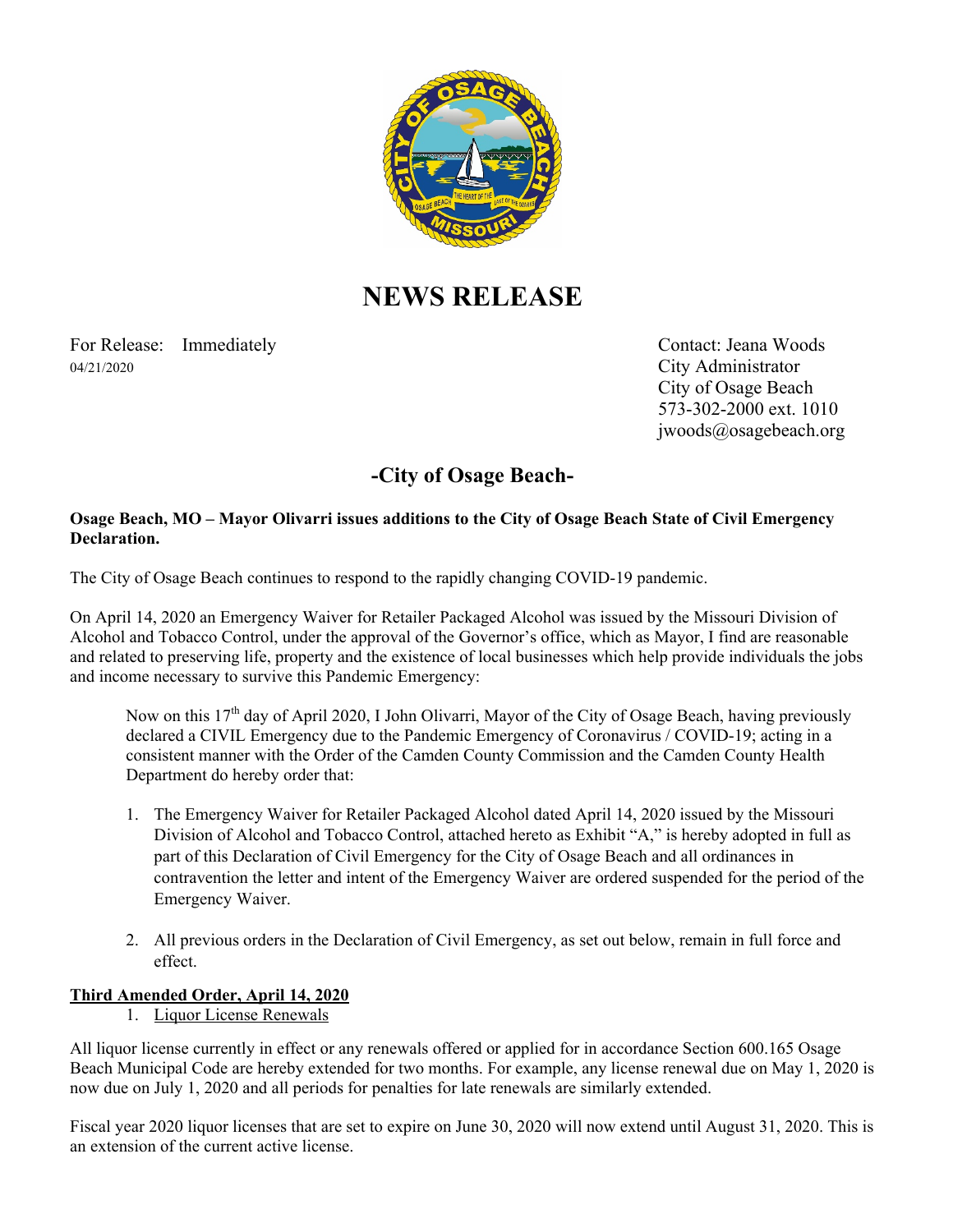### 2. Social Gatherings

All public and private gatherings, planned or spontaneous; recreational facilities, conference, event and banquet facilities, wedding venues, gyms, social clubs, funerals, churches or any other place of public or private gathering, shall limit participants to 10 people provided they can maintain the appropriate 6ft distance between participants. This is meant to include employees and clergy in the count of 10 people.

#### 3. Retail Sales Workplace Occupancy Restrictions

All retail sales businesses and workplaces shall follow the following workplace density and per person occupancy restrictions.

- I. A base number of authorized occupancies shall be the largest number as determined by either:
	- a. Total square feet of building divided by 30 (square feet per person), or:
	- b. The fire or building code occupancy limitations set by the Osage Beach Municipal Code, or
	- c. The fire code occupancy limitations set by the Osage Beach fire protection district.
- II. Once the base number is established the following restrictions shall apply:
	- a. For locations less than 10,000 square feet retail sales area 25 % of authorized occupancy;
	- b. For locations larger than 10,000 square feet retail sales area 10 % of authorized occupancy.
- III. Employees and vendors delivering products do not count under these limitations.

For any questions concerning this limitation please contact the Building Official at 573-302-2030.

#### **Amendments to items 1 and 2 of the Second Amended Order, April 1, 2020**

Items I and 2 of the Second Amended Order April 1, 2020 are hereby amended and restated as follows:

- 1. In accordance with the guidelines from the President and the CDC, every person in Camden County shall avoid eating or drinking at restaurants, bars, or food courts; provided, however, that the use of drive-thru, pickup, or delivery options is allowed throughout the duration of this Order. No dining or drinking is allowed inside food or beverage establishments or their patios, lawns, or boat docks. Waterfront establishments are to limit numbers of people using their docks while ordering to 10 or less, including staff. Boats are to leave the dock area as soon as order is received.
- 2. Due to being unable to maintain the 6 ft. social distancing order between individuals, the provider and the customer; nail salons, hair salons, tattoo parlors, massage therapists, estheticians, spas, gyms, tanning facilities, swimming pools including hot tubs open to the public or paying guests or members or any other personal service provider will cease to provide their services or make the aforesaid facilities available to the public. This restriction does not apply to private swimming pools and hot tubs located on individually owned residential lots intended to be used by the owners or renters of a single-family dwelling.

#### **Second Amended Order, April 1, 2020**

Sections 3 and 4 of the second Amended Order of April 1, 2020 remain in full force and effect.

- 3. Schools shall remain closed, but allowed to continue to provide nutrition services to the families they serve
- 4. These directives do not apply to Essential Governmental Proceedings, Day Care facilities, or Food Stores.

#### **First Amended Order, March 24, 2020**

The previous order that the Osage Beach Ambulance Service and the Osage Beach Chief of Police, the Emergency Manager for the City, may in the discretion of the Chief of Police, use any and all personnel authorized pursuant to